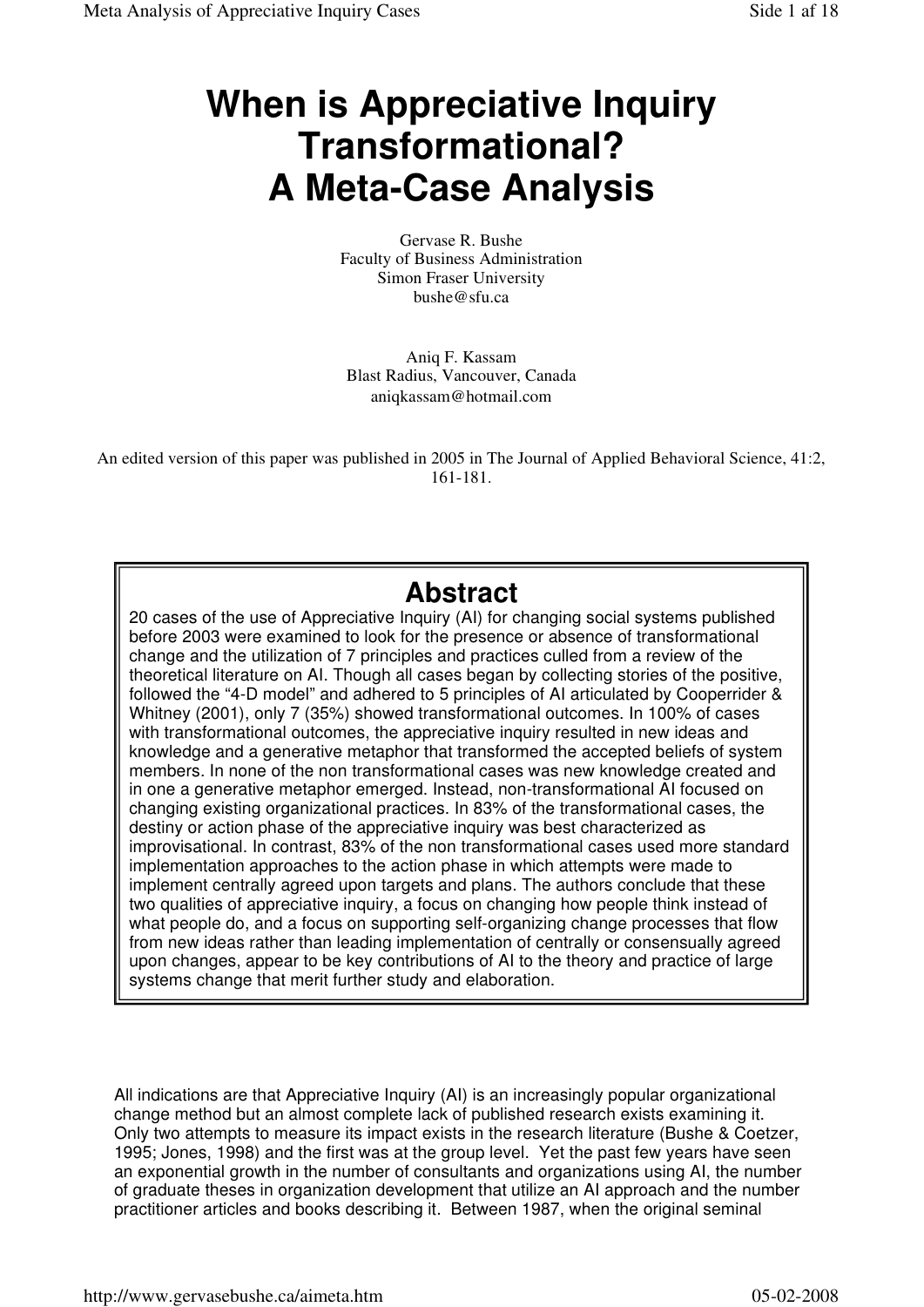article on AI was first published (Cooperrider & Srivastva, 1987) and 2000, only a handful of articles, the rather sparse, self-published "Thin Book" (Hammond, 1996) and fairly primitive "Lessons from the Field" (Hammond & Royal, 1998) existed. In 1999 Cooperrider finally published a short book on how to do Appreciative Inquiry (Cooperrider & Whitney, 1999) and Elliot (1999) published the first serious, scholarly book on applications of AI in the field. Since 2001, things have changed considerably. Five significant AI books have been published (Fry, Barrett, Seiling & Whitney, 2002; Cooperrider, Sorensen, Yeager & Whitney, 2001; Ludema, Whitney, Mohr & Griffen, 2003; Watkins & Mohr, 2001; Whitney & Trosten-Bloom, 2003). Elsevier and Jossey-Bass have each launched a separate series of books on AI. A global consulting firm, AI Consulting, that, according to their website at the time of this writing had 97 members, was launched in 2002. One of the largest consulting firms in the world, Cap Gemini Ernst Young, has declared that AI is the core of their human systems consulting practice. The first international conference on AI was held in Baltimore just weeks after 9/11 and still close to 600 people flew in from all over the world to attend. Ludema et al (2003) list over 75 businesses, non-profit organizations, governments and communities that have engaged in significant appreciative inquiries and this is just from their personal experience. Even the US Navy is in the game, having created a center for positive change that is leading multiple appreciative inquiries. Robert Quinn of the University of Michigan recently wrote that "Appreciative Inquiry is currently revolutionizing the field of organization development" (Quinn, 2000, p.220).

 What this indicates is that the practice of appreciative inquiry is in a time of exponential growth. This is usually a dangerous time for innovations in organizational change and development practice as the "fad" phenomenon sets in (Collins, 2000, 2003; Miller & Hartwick, 2002). In this paper we want to examine just what is going on in the practice of AI and examine the extent to which AI practice and outcomes match the prescriptions of AI theorists. We do this by systematically examining every published case study of appreciative inquiry we could find prior to 2003 and assess them against a set of criteria we developed from reviewing the leading prescriptions of AI theory and practice prior to 2003 (Barrett & Cooperrider, 1990; Bushe 1995, 2001a; Cooperrider, Barrett & Srivastva, 1995; Cooperrider & Srivastva, 1987; Cooperrider & Whitney, 1999, 2001; Fry and Barrett, 2001; Ludema, 2002; Ludema, Wilmot & Srivastva, 1997; Watkins & Mohr, 2001). We begin by identifying the kinds of transformational outcomes that AI theorists claim for AI that make AI new and different from other change processes. We focus on transformational change as this is the most ambitious claim any change process can make and one often made by AI. By transformation we are referring to changes in the identity of a system and qualitative changes in the state of being of that system. Such changes have been variously defined as 2nd order change (Watzlawick, Weakland & Fisch, 1974) radical change (Nord & Tucker, 1987) and revolutionary change (Romanelli & Tushman, 1994) and contrasted with changes to a system that keep the basic nature of the system intact. The principles and processes that AI theorists propose lead to positive organizational transformation are identified. This list is compared to the set of published cases which results in a matrix that identifies, for each case, the extent to which these outcomes and processes occurred. Patterns emerge from this analysis which we discuss in our findings. In essence we find that those cases describing transformational outcomes also describe processes that are consistent with AI theorists and that are somewhat different from conventional OD practice. Those cases that do not show transformational outcomes look more like successful, conventional action research efforts guided by inquiry into the positive – that is, the best of system members' experiences and aspirations – resulting in useful first order changes.

## **Transformational Outcomes Claimed by Appreciative Inquiry.**

 In examining the literature of appreciative inquiry we find 2 specific outcome claims of appreciative inquiry that distinguish it from other organization development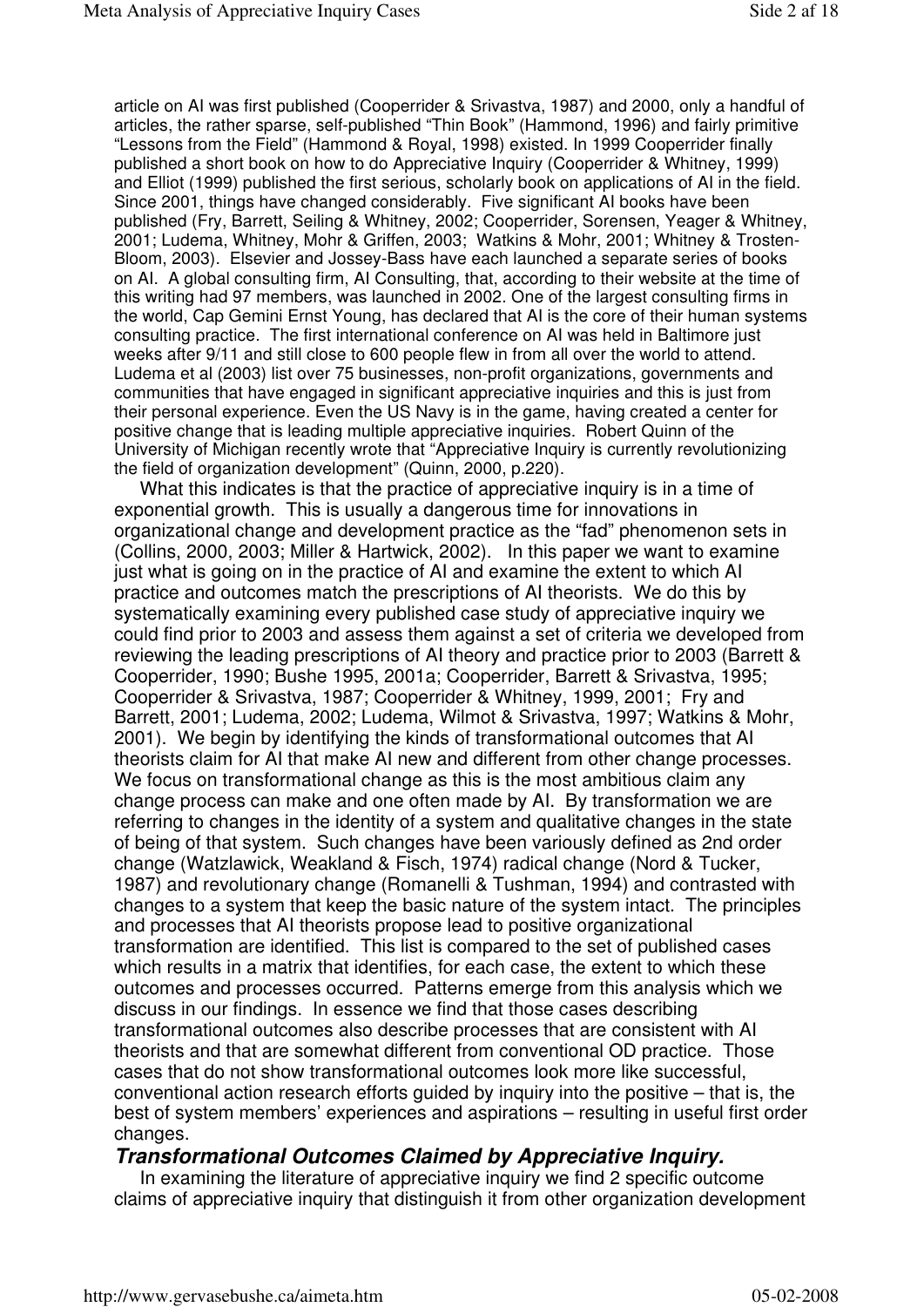interventions. They are somewhat interrelated. The first is that appreciative inquiry results in new knowledge, models, and/or theories. The second is that appreciative inquiry results in a generative metaphor that compels new action. The claim to generating new knowledge (models, theories) is perhaps the most important claim of the theory of appreciative inquiry as a method of inquiry. Cooperrider and Srivastva (1987) focus their critique on traditional action research and problemsolving approaches to planned change primarily by arguing that they do not lead to new knowledge, but instead to (re)creating the processes they claim to be studying. They point out that action research has not been very successful at creating new models and theories of social organization and that most action research as practiced by OD consultants begins with a model of the ideal group or organization that it then assesses the system against. They state that appreciative inquiry emerged out of a search for methods of inquiry that have the potential to create new images, models and theories of social organization. In their paper they convincingly argue that the most powerful force for change in social systems is a new idea and offer appreciative inquiry as a method of inquiry for generating new ideas.

 To compare AI with OD one is forced to construct what OD is, assured that in practice, there is an exception to any general rule; but what gets written in the papers and textbooks is more homogenous. The culture of OD emerged out of the science of psychology of the 40's which focused on behavior because that's what could be measured. In the core of the OD literature there is very little focus on changing how people think and more on changing what people do – how they work together, communicate, solve problems, manage conflicts and learn. For example, Beckhard (1969) defines OD as "…planned interventions in the organization's processes…" (p.9). Porras and Robertson (1992) describe OD as a practice for "… enhancing individual development and improving organizational performance, through alteration of organizational member's on-the-job behaviors" (p. 272). Cummins and Worley (2001) say that OD "…moves beyond the initial efforts to implement a change program to a longer-term concern for stabilizing and institutionalizing new activities within the organization" (p.3).

 Now there are exceptions to this. Many view OD as highly concerned with "culture change" (e.g., Burke, 1993) and, to some extent, changing culture is about changing ideas. Most of the focus of culture change practitioners, at least in their writings however, is on the behavioral consequences of changing the normative order, much as Lewin's focus was. Argyris and Schon's (1995) focus on changing defensive routines is clearly about changing how people think but while well respected in the OD field, has not had much impact on actual OD practice, probably because the processes offered for eliciting and changing defensive routines are not that practical (Bushe 2001b). There are certainly OD consultants whose practice involves helping large groups change how they think – such as future search processes. We don't think inquiry into the positive is the only way to change what groups think and we are open to the possibility it isn't even the best way. But we do note that this is an emphasis in the literature on AI that you don't find in the literature on OD. While new ideas may be required to solve problems and identify possibilities, helping groups or organizations create new models or theories is not a typical subsection in OD manuals. In much of OD practice, consultants bring "new ideas" in the form of knowledge, tested by practice and research, into the client system so that the focus is more on implementing externally validated knowledge than on creating internally generated knowledge.

 AI theorists like to describe what they are attempting to create as "new lens for seeing old issues". A favorite quote of AI theorists, by Marcel Proust, is "The real voyage of discovery consists not in seeking new landscapes, but in having new eyes." By new eyes they mean that an important result of the inquiry is that people have new ways to think about and discuss their organization. This begins right from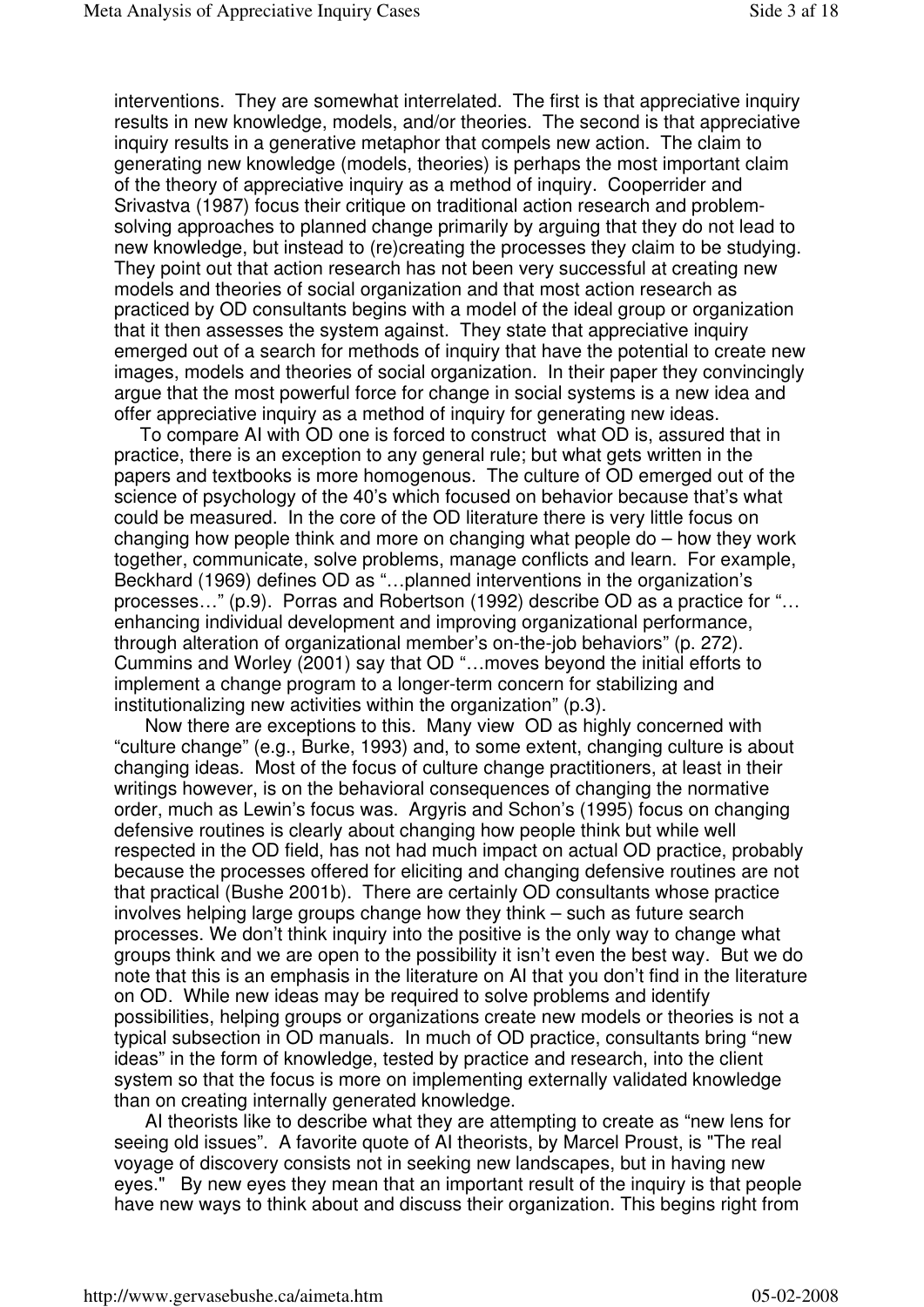the inception of the intervention in the way in which the inquiry is framed. For example, Diana Whitney tells a story about the initial meetings to plan for appreciative inquiry at a large airline where a group of managers were deciding on what issues to inquire about. One person declared that one of the greatest sources of "pain" for ground staff was "recovery". Recovery was the term they used for how long it took to find and return missing luggage. Others in the room agreed. From the point of view of AI another inquiry into a problem that had already been a focus for lots of discussion was not going to result in new ways of thinking so Whitney asked the managers, in small groups, to think about what recovery was symptomatic of and what they really wanted. Out of the list of ideas of what they wanted the managers choose "exceptional arrival experiences" as a key focus for an appreciative inquiry which then, in time, led to a variety of new ideas and practices about how to make customers' arrival experiences exceptional.

 A specific form of new lens described by AI theorists is a "generative metaphor" (Barrett & Cooperrider, 1990; Bushe, 1998). Generative metaphors are sayings or phrases that are in themselves provocative and can create new possibilities for action that people had not previously considered (Schon, 1993). Take, for example, the impact of the phrase "quality of work life" on American labor relations in the late 1970's, or the impact of the phrase "sustainable development" on business and government worldwide in the late 1980's. Generative metaphors tend to consist of words whose juxtaposition evoke ways out of paradoxical dilemmas ( Bushe, 1998) that are causing social systems to be "stuck" (Smith & Berg, 1987). Bushe (2001b) describes how the phrase sustainable development had such a sweeping and profound change in corporate and governmental attitudes toward the ecology movement, so rapidly unfreezing the decades of stuckness between business leaders and environmentalists, that it caused the leading ecowarrior organization in Canada to go through an identity crisis and almost dissolve. In examining the cases, therefore, we focused on 2 key outcomes:

1. Did the AI intervention result in new knowledge, or, as more typical of traditional OD and change management, on new ways of doing things? Did it create one or more new lens (images, models, theories) for looking at old issues?

2. Did a generative metaphor emerge out of the initiative?

## **Principles of Appreciative Inquiry**

 David Cooperrider purposefully avoided creating a specific method for appreciative inquiry for many years, preferring instead to articulate a set of principles to guide attempts to inquire appreciatively. Recently, Whitney and Trosten-Bloom (2003) have identified 8 different approaches that have been used under the appreciative inquiry banner which they call "forms of engagement". These range from using project teams in organizations who conducted the appreciative inquiry to having everyone in a organization at an off-site location spend 2-4 days in an appreciative inquiry. Even though there is a great deal of experimentation with AI in practice, certain models and processes have come to typify AI interventions, which we will review in the next section. What all forms of engagement described in the literature share in common is adherence to the core principles of AI that we looked for in our cases.

 There have been two sets of principles enunciated in the evolution of AI. The first, in Cooperrider and Srivastva (1987), are that:

- 1. the inquiry begin with appreciation
- 2. the inquiry is applicable.
- 3. the inquiry is provocative
- 4. the inquiry is collaborative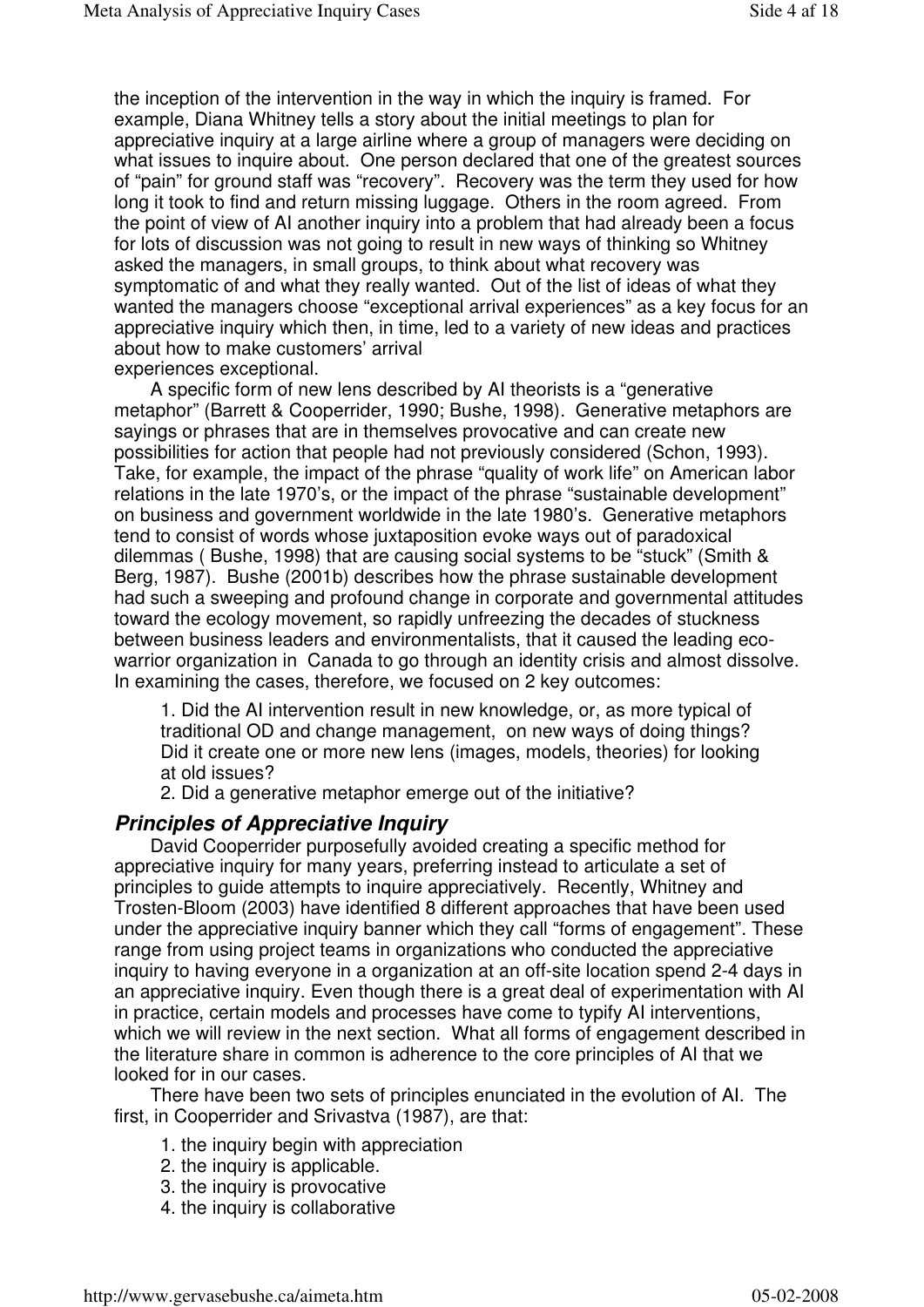The first principle means that appreciative inquiry should look at the best of the system under examination. Cooperrider & Srivastva explicitly contrast appreciative inquiry with problem-solving, which they describe as a deficit based approach to change. Rather than focusing on problems that need solving, appreciative inquiry focuses on the examples of the system at its best, it's highest values and aspirations, it's noblest actions, and so on. The second principle means that the outcomes of an appreciative inquiry have to be applicable to the system in which the inquiry takes place and be validated in action. The third principle means that the inquiry should create knowledge, models and images that are compelling to system members and provoke people to take action. The final principle means that system members must be part of the design and execution of the inquiry.

 Students and scholars of organization development will notice that principles 2 and 4 are core to much of OD practice while principles 1 and 3 are some of what distinguishes AI from traditional OD practice. These principles form a basis that allows for a lot of experimentation in the specifics of any instance of appreciative inquiry. Cases examined in this study range from the use of small project teams who collect and work with the data on behalf of the organization to cases of whole organizations engaged simultaneously in 2 or 3 days of appreciative inquiry to cases where organizations continually use appreciative inquiry to address a host of issues.

In a recent, important theoretical statement on Appreciative Inquiry, Cooperrider and Whitney (2001) respond to concerns about the place of problems and problem-solving in organizational change efforts and articulate another set of 5 principles for appreciative inquiry:

- 1. The constructionist principle
- 2. The principle of simultaneity
- 3. The poetic principle
- 4. The anticipatory principle
- 5. The positive principle

The constructionist principle states that how we know and what we do are closely interwoven. An important basis of appreciative inquiry is the socio-rationalism of Gergen (1982, 1994) which argues that in social relations there are no empirical truths "out there " to discover. "The purpose of inquiry, which is viewed as totally inseparable and intertwined with action, is the creation of 'generative theory', not so much mappings or explanations of yesterday's world but anticipatory articulations of tomorrow's possibilities." (Cooperrider & Whitney, 2001, p.20). Organizations are socially, co-constructed realities and so appreciative inquiry should attempt to engage as many members of the system as possible in the inquiry and focus on articulating desirable collective futures.

 The principle of simultaneity is based on the belief that inquiry is intervention, that as we inquire into human systems we change them. "The seeds of change that is, the things people think and talk about, the things people discover and learn, and the things that inform dialogue and inspire images of the future—are implicit in the very first questions we ask." (p.20) This principle argues against the traditional action research model where first we do the inquiry, diagnose the system, generate and select change options and then implement the change. Rather, AI theorists argue that questions are fateful and that change begins the second the system begins to engage in inquiry. The OD literature has certainly acknowledged for a long time that observation changes that which is being observed. Until AI that hadn't led to a change in the action research model. In AI practice, the simultaneity principle requires spending considerable time and effort to identify what the inquiry is about and to pay close attention to the exact wording and provocative potential of the questions that will be asked right from the entry of the consultant into the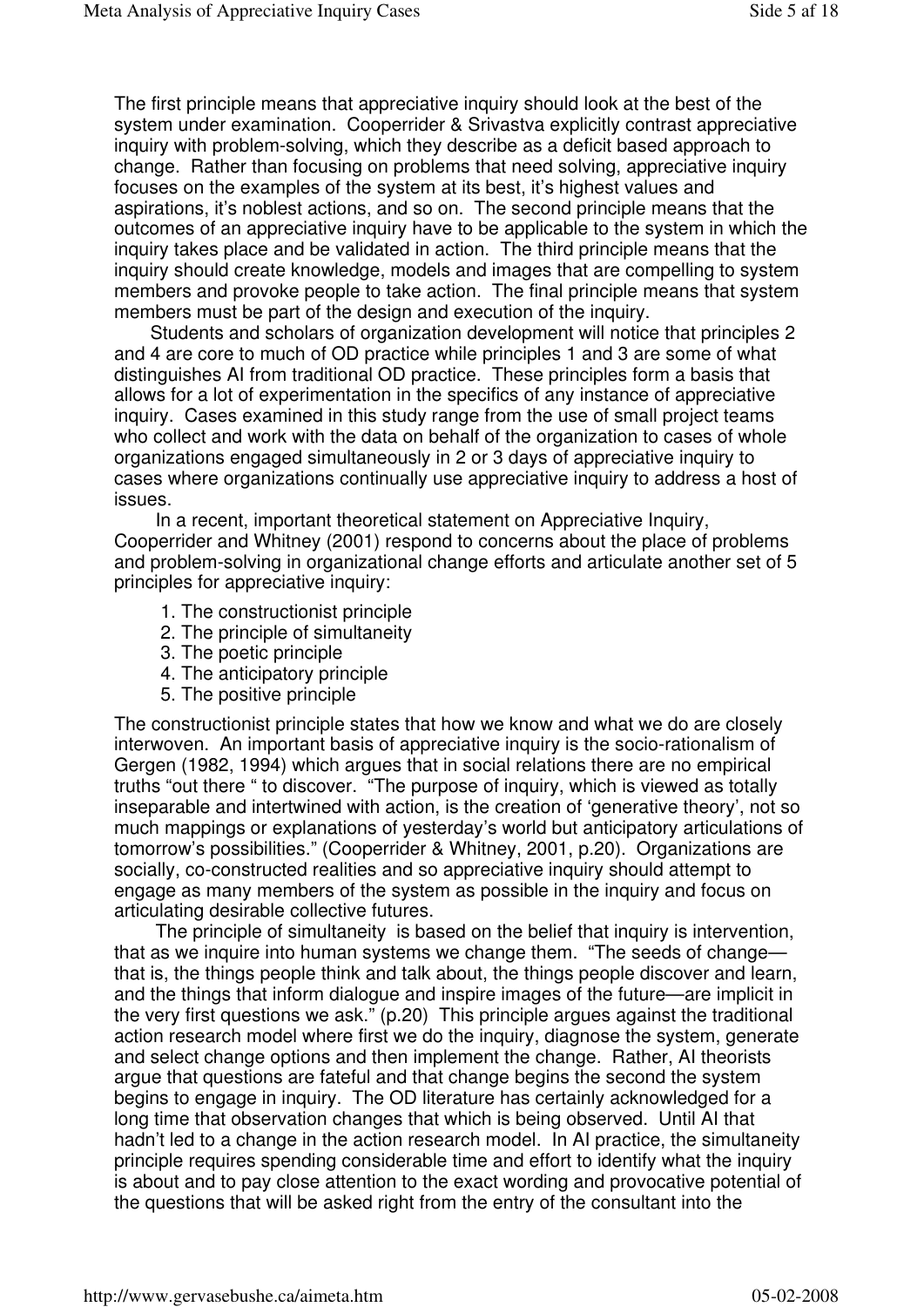## system.

 The poetic principle states that organizations are more like a book than a living organism, that organizational life is expressed in the stories people tell each other everyday, and the story of the organization is constantly being co-authored. The words and topics that we choose to talk about have an impact far beyond just the words themselves. They invoke sentiments, understandings, worlds of meaning. In practice this means that the language of the inquiry has important outcomes in and of itself. In all phases of the inquiry effort is put into using words that that point to, enliven and inspire the best in people

 The anticipatory principle says that what we do today is guided by our image of the future. "Much like a movie projector on a screen, human systems are forever projecting ahead of themselves a horizon of expectation (in their talk in the hallways, in the metaphors and language they use) that brings the future powerfully into the present as a mobilizing agent. To inquire in ways that serves to refashion anticipatory reality—especially the artful creation of positive imagery on a collective basis--may be the most prolific thing any inquiry can do." (Cooperrider & Whitney, 2001, p.21)

 The positive principle states that momentum and sustainable change requires positive affect and social bonding. Pointing to recent research on positive emotions (Fredrickson, 2000; 2001) AI theorists argue that sentiments like hope, excitement, inspiration, camaraderie and joy are central to the change process (Ludema, Wilmot & Srivastva, 1997). "What we have found is that the more positive the question we ask in our work the more long lasting and successful the change effort….The major thing we do that makes the difference is to craft and seed, in better and more catalytic ways, the unconditional positive question." (Cooperrider & Whitney, 2001, p.22)

 In analyzing the cases of appreciative inquiry in practice we looked for indications that these principles were present or absent.

#### **Intervention Models and Processes of Appreciative Inquiry**

 The main intervention model that has come to be associated with appreciative inquiry is the 4-D cycle (Cooperrider & Whitney, 1999). The 4 D cycle is an elaboration of the principles for the practice of AI described in Cooperrider & Srivastva (1987). The cycle begins with discovery, (appreciating what is) then goes onto dream (imagining what could be) which is followed by design (determining what should be) and then destiny (creating what will be). We examined the cases to look for the extent to which they followed this sequence of activities.

 The process of inquiry that perhaps most defines AI practice is the collection of "stories" from system members and other stakeholders about their best experiences. (Cooperrider & Whitney, 1999; Ludema, Cooperrider & Barrett, 2000). This is supposed to occur during the Discovery phase. People are asked for their personal experience of the "affirmative topic" (that is, the focus of the inquiry) at its best (e.g., their best work experience, their best experience of team work, their best customer satisfaction experience). The importance of narrative to processes of organizing has been stressed by some AI theorists who, after Gergen (1994), describe organizational life as a narrative. Organizations make themselves understandable to their members and stakeholders through stories they tell (Ludema, 2002) and members make sense of their experience in organizations through the stories they tell each other (Bushe 2001b). A change in the stories that are told and used for sense-making can, therefore, lead to change in the informal organization or "inner dialogue" of the organization (Bushe, 2001a). Just as importantly, organizational life tends to unfold like a narrative, following "storylines" that exist in the social environment in which organizations operate. Usually there is dominant storyline, or macronarrative, used to understand the past, present and future of an organization and a change in that storyline can occur as dozens of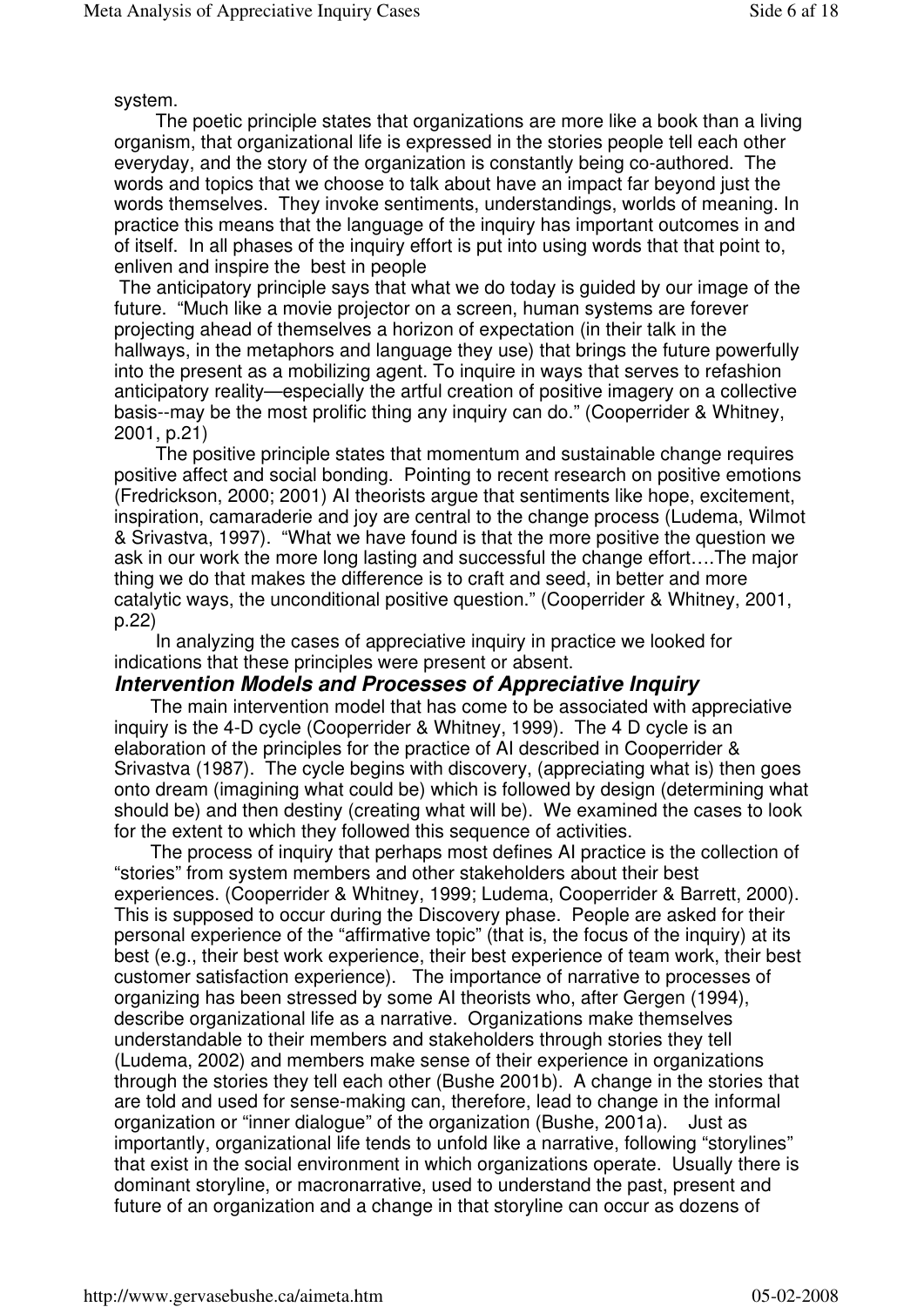micronarratives are collected and told that allow a new dominant storyline to emerge (Ludema, 2002).

 The two other prescriptions for AI practice that we think distinguish appreciative inquiry from other organizational change and development methods were also explored in the cases. One is the idea that while most forms of organizational analysis make things, in the language of Gestalt therapy, figural; AI creates ground (John Carter, in Bushe, 1995). The idea is that by creating new ground, a much wider range of new possibilities emerge for the way system members think about things and do things. For example, in an early appreciative inquiry in a accounting firm conducted by Carter, Cooperrider and others, they discovered when they did a word count of hundreds of appreciative interviews of employees describing their best work experiences, that the word "integrity" was used seven times more than the word "profit". The contention is that feeding that fact back into the system where it is acknowledged and discussed has the potential to "shift the ground" upon which associates of the firm stand because what is being changed are core assumptions people hold about organizational values. People discovered that their personal values of integrity over profit were widely shared. This becomes a new ground upon which they can make decisions and take action. The next time a client calls one of them asking to buy something they don't really need, there is an increased possibility that rather than take the work, they will act with integrity and suggest something different. From this point of view, change happened not from an inquiry that made ethics and integrity figural, but from an exploration of the "ground" of peak experiences in the company.

 It is difficult to define what qualities, ideas or processes are figural or ground in the abstract. Ground is about the substructure that influences what people think and do. In organizations this can range from physical space to mental maps, from emotional fields to semantic fields. It does not appear that AI practitioners go into an AI process with some idea of what in the organization is ground or what about it needs to change. Rather, AI practitioners working out of this perspective focus more on uncovering and amplifying "the positive core" of the organization (Cooperrider & Whitney, 2001) than on using AI to change organizational processes and structures. In examining the cases we simply looked for indications that the intervention helped to construct new ground, that important issues emerged out of interaction that had the possibility to re-orient a range of thinking and acting. The opposite would be an inquiry that stayed focused on one or more key issues from start to finish.

 The second prescription that we think distinguishes AI from traditional change management and OD practice is to avoid creating plans and processes for implementing agreed upon changes and rather, to create plans and processes that encourage and nurture improvised action by system members. Early on in the evolution of the 4-D model the final phase was called "deliver". This was changed to "destiny" as the developers of AI experienced much more transformational change the less they tried to guide it. "What we discovered, quite honestly, was that momentum for change and long-term sustainability increase the more we abandoned "delivery" ideas of action planning, monitoring progress, and building implementation strategies" (Cooperrider & Whitney, 2001, p.16). Building on Barrett's (1998) exploration of improvisational processes in organizations, and theory on self-organizing systems in general (Cameron & Yovits, 1960; Jantsch,1979; Sherman & Schutz, 1998), some AI theorists call for avoiding the creation of action plans, steering committees, action teams and the other common practices associated with implementation of change. Instead, the first three D's of the appreciative inquiry should create a set of images and ideas that are so compelling to system members that they voluntarily find ways to transform their social and work processes. By allowing this transformational process to operate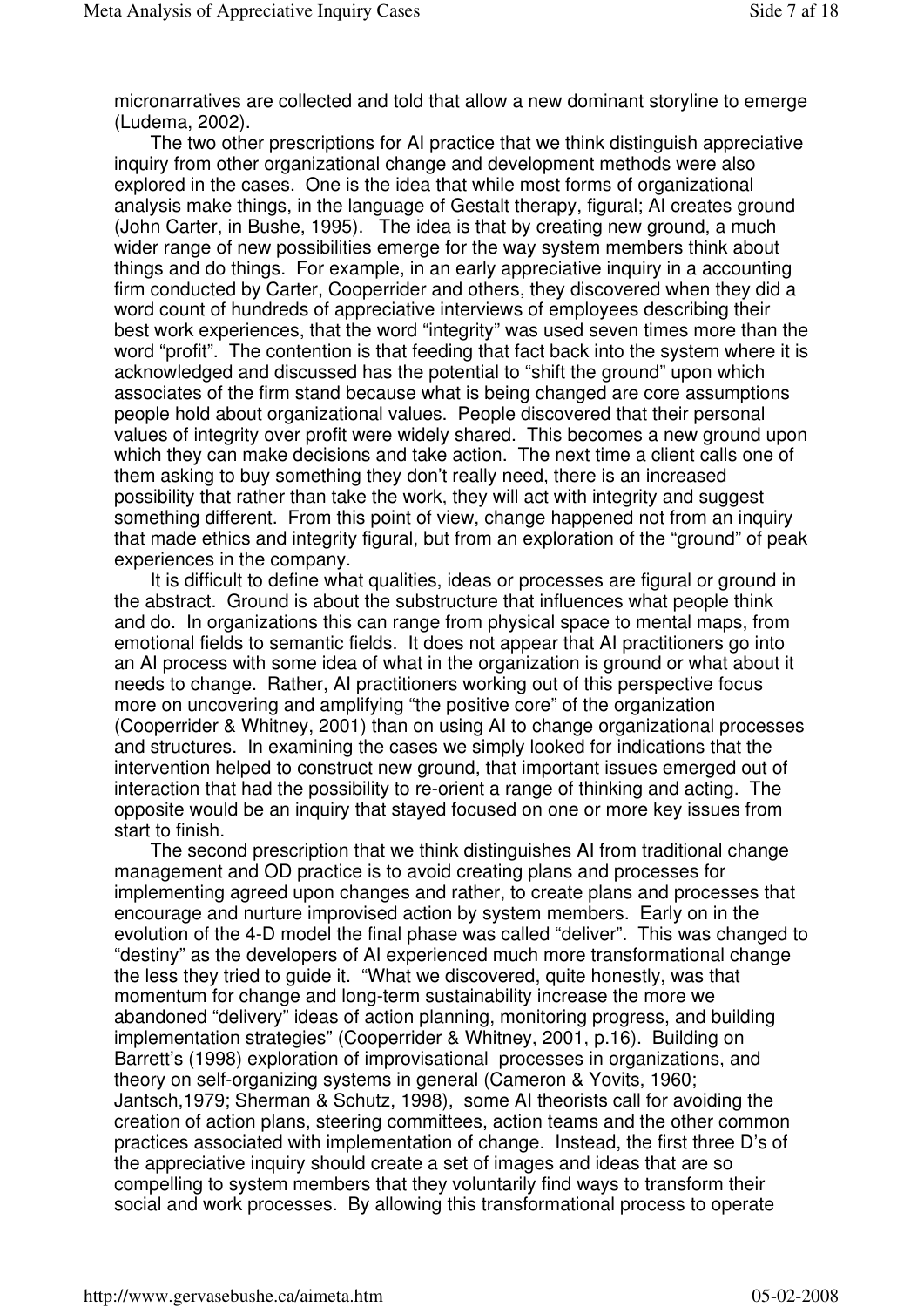from the ground up, creating systems for supporting local initiatives taken without consensual or hierarchical validation, some AI theorists argue that much more change takes place much faster than can occur from any attempt to control and implement something new.

 This appears to be quite a different approach from most of the OD literature which advocates implementation of consensually or centrally agreed upon change. And it is very different from change management which could be defined as the process of managing the implementation of changes into a population that had little say in those changes. In this study we examined the extent to which our cases followed an improvisation versus implementation approach to spreading change through their systems. It should be noted, however, that of all the AI theory reviewed above this is the least widespread. Indeed, it is all but absent from the work of Watkins and Mohr (2001) and Elliot (1999) and hasn't been described very clearly in practice in most writing on AI.

## **Summarizing the variables under consideration**

In summary, each of the cases was examined to determine the following:

- 1. Transformational change (yes/no) This was, in a sense, our dependent measure.
- 2. Outcome was new knowledge versus simply new processes (knowledge or processes)

3. intervention created a generative metaphor (yes or no)

4. Intervention adhered to the 9 principles of AI (yes or no for each principle)

5. Intervention followed the 4 D cycle (yes or no for each D)

6. Intervention began with collecting stories of the affirmative topic (yes or no)

7. intervention focused on figure or on ground (figure or ground)

8. intervention concluded with implementation or improvisation (implementation or improvisation)

# **Method**

 The literature was scanned for published cases of appreciative inquiry at the time the research began in 2002. In all we found 20 cases that had enough information to be useful for this analysis (see Appendix A for the list). The second author analyzed each case to uncover the extent to which the theoretical properties of appreciative inquiry was present and in the process created the decision rules used to make those assessments. There were 19 cells in the matrix for each case. (In fact there were more but they were concerned with other issues not reviewed in this paper so we will ignore them in this analysis). The first author then took those decision rules and read 50% of the cases performing the same analysis without referring to the initial results. Out of the 190 cells compared there were only 7 cells in which the authors disagreed for an agreement rate just over 96%. It is useful to note that the at the time of this study, the second author was a student who had taken one previous course with the first author in Organization Theory. They did not have a lot of shared experiences nor could one expect them to "think alike". This indicates a very reliable set of decision rules were applied to these cases.

 Most cases provided enough data to be able to fill in all the cells of the matrix. Of the 380 cells in the matrix only 17 could not be filled in for a completion rate of 94% indicating that although the cases varied greatly in length and detail, they did provide enough information for comparison purposes. In fact 14 of these 17 empty cells were for the poetic principle, which was rarely discussed and difficult to discern. Decision rules for 4, 5 and 6 above are very straight forward so we don't bother reviewing them. Below we review the decision rules used in this study for the rest of the matrix.

#### **Transformational or not:**

A case was coded as transformational when evidence was given of a qualitative shift in the state of being or identity of the system, usually reflected in patterns or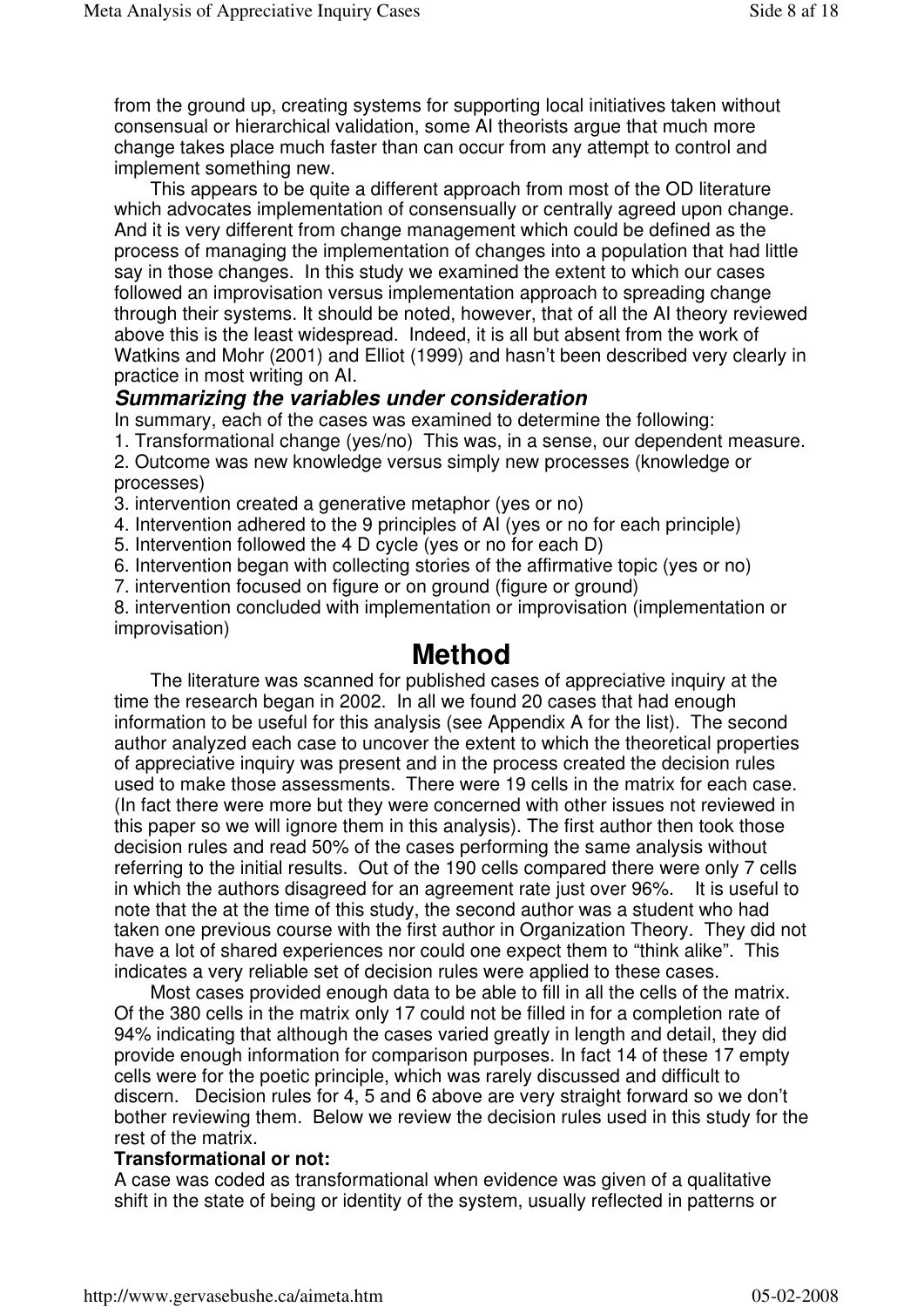organization emerging after the appreciative inquiry that were clearly different from previous patterns. A case was coded as not transformational when the changes described new processes, procedures, resources, plans or methods that were applied without changing the basic nature of the system.

#### **New Knowledge or New Processes:**

Did the intervention lead to the collective creation of new knowledge that served as a new referential base or was the intervention primarily a means to garner consensus around a specific end? When an intervention was geared towards a specific goal that required buy-in, when all the ideas focused on reaching a particular end, we coded the intervention as concerned with creating new processes. In these cases participants remained focused on the same realm of possibilities, constrained by the same prevailing beliefs. On the other hand, if a new way of looking at the world was accepted, and employed some kind of realization that something that was not previously considered important, was now important, or vice versa, we coded this new knowledge. A shift to a new lens became apparent by the realms of possibilities that were now open for considerations, the ideas put forth, the new avenues for action that couldn't previously be considered.

#### **Generative Metaphor vs. No Generative Metaphor:**

Cases that described some kind of artifact or common reference point that either guided the participants, or served as memory of a key event were coded as having generative metaphors. These were symbols that held a meaning the group members agreed upon, whether that symbol was material, linguistic, or other. To be coded as generative metaphor the symbol had to be persistent, one that evoked a unique shared meaning held by the system members and that contained within it new lens and/or new possibilities for action.

#### **Figure or Ground:**

If the process surfaced some element of the organization for increased inspection it was coded as Figure. If the process of inquiry was able to penetrate deep enough to change or create new background assumptions upon which all the actions of an organization would be based it was coded as ground.

#### **Implementation or Improvisation:**

A case was deemed to have pursued an implementation when the goal pursued was a specific tangible change that had been agreed upon by key decision-makers or a consensus of those involved. The destiny phase was characterized as an attempt to implement, in a top down fashion, ideas that had emerged out of the inquiry. A case that was coded as improvisation was one where there were numerous, diverse ideas for changes pursued by various actors. Whereas an implementation was focused on an end result, that signified a termination to the process, an improvisation had many continuous, sometimes disparate changes that were all linked to a deeper fundamental change in how the organization was perceived. An improvisation led to tangible results that could be considered as sideeffects of some bigger intangible change; whereas in an implementation, a particular tangible result was the cap on the impact of the intervention.

# **Results**

 Each case was considered by its author(s) to be a successful example of appreciative inquiry and change, though some pointed out deficiencies and opportunities for improvement.This is not surprising.The fact that almost all published cases of organizational change are success stories, and the reasons for this, has been discussed in the past (Mirvis & Berg, 1977).Notwithstanding the real contribution to scholarship that publication of failures would make, little has changed.Yet even though these were all "successes", enough variation was found in what took place in the cases for an interesting story to emerge.

 First,of the 20 cases only 7 (35%) appeared to describe what we rated as transformational change.This is interesting in itself as less than half the cases of 'successful" appreciative inquiry don't appear to lead to change that is much different from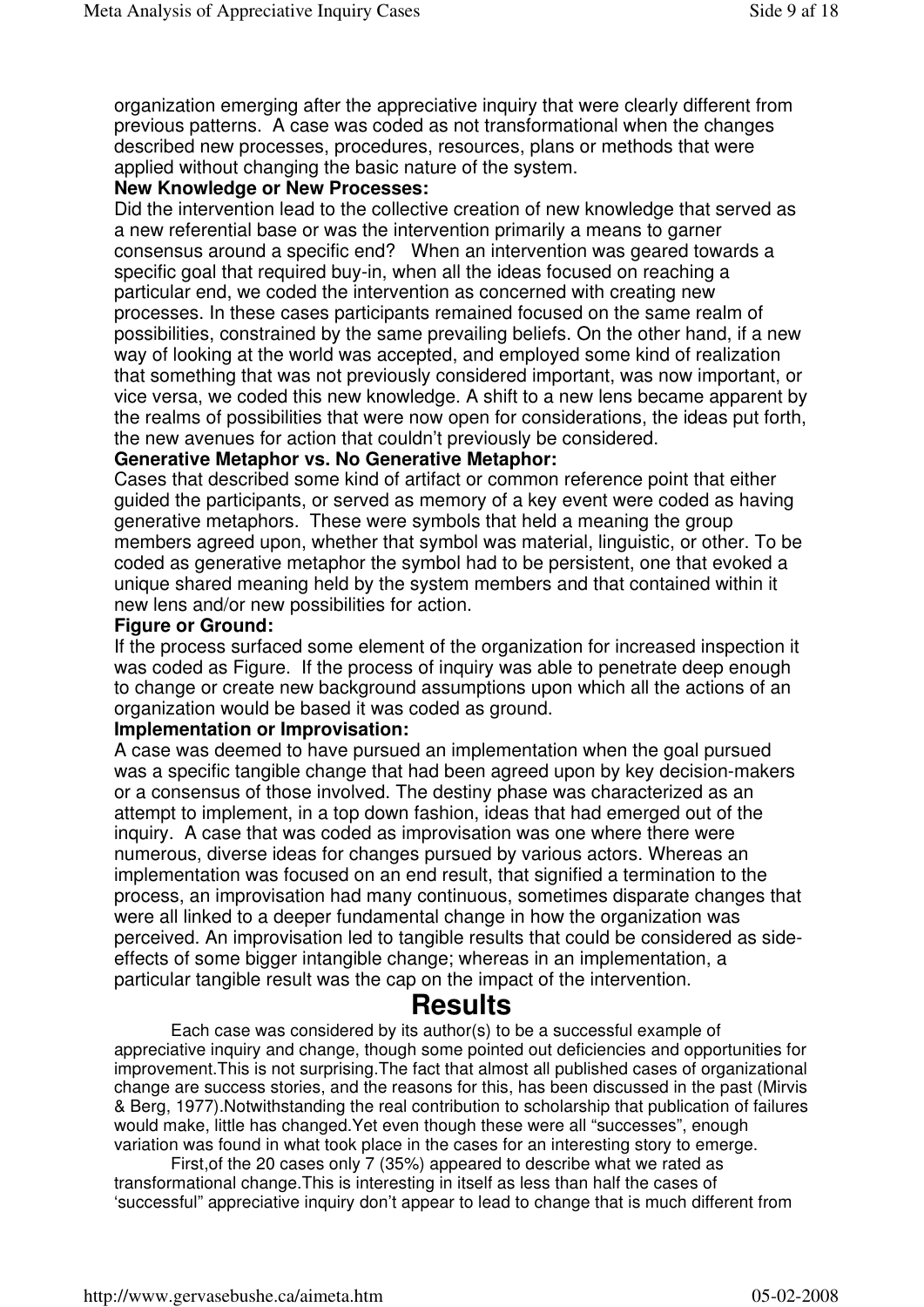what we might expect from any competently managed change process.For example, one of our non- transformational cases, Group Health, described an improved reward and recognition system.Another, Star Island Corp, described an updated strategic plan with input from a broad base. Those cases that did describe transformational outcomes, however, described changes rarely attributable to planned change efforts.More often they are the kind of outcomes that come as a result of adapting to turbulent external forces or experimentation in green field sites.This has led to widespread perception that transformation only occurs under such conditions (Greenwood & Hinings, 1988; Miller & Friesen, 1984; Newman, 2000).For example, the Hunter Douglas case describes an organization transformed from one filled with barriers between levels and employee alienation, to an organization living participative management filled with high morale and productivity.Avon Mexico describes a transformation in an organization from one where women mainly work on the front lines and wield little influence to one acknowledge by the Catalyst Foundation in 1997 as the best company in Mexico for women to work in.

 Secondly, there were no variations of interest in the cases on three of the categories we investigated (numbers 4,5,6).All but 1 case (Loghorn Western Riding)adhered to the 4-D cycle and all adhered to the 9 principles of AI (to the extent they could be analyzed from each case).Each involved collecting stories of the positive from organizational members, and in some cases, other stakeholders.This is, no doubt, why they can all claim to be cases of appreciative inquiry.Where they did vary, however, was on the outcome variables and in the intervention process variables.Table 1 displays the results of those variables for each case.

| Case:                     | Outcome of<br>AI                                                                                                                     | Transformational? | <b>New</b><br>Knowledge<br>or New<br>Processes | Generative<br>Metaphor | Figure<br>or<br>Ground | Improvisation<br>or<br>Implementation |
|---------------------------|--------------------------------------------------------------------------------------------------------------------------------------|-------------------|------------------------------------------------|------------------------|------------------------|---------------------------------------|
| Avon of<br>Mexico         | Executive<br>makeup<br>changed to<br>reflective new<br>assumptions<br>that Women<br>must be<br>represented at<br>executive<br>levels | Yes               | <b>New</b><br>Knowledge                        | Yes                    | Ground                 | Implementation                        |
| Medic Inn                 | Creation of<br>several<br>initiatives to<br>align<br>processes<br>with positive<br>core                                              | Yes               | <b>New</b><br>Knowledge                        | Yes                    | Ground                 | Improvisation                         |
| DTE<br>Energy<br>Services | Building the<br>use of AI into<br>the culture of<br>the company                                                                      | çç                | <b>New</b><br>processes                        | çç                     | Figure                 | Improvisation                         |
| Group<br>Health           | Improved<br>Reward and<br>Recognition<br>systems                                                                                     | $\rm No$          | <b>New</b><br>processes                        | $\rm No$               | Figure                 | Implementation                        |
| <b>GTE</b>                | Several<br>independent<br>efforts to<br>realign<br>processes<br>with positive<br>core leading<br>to higher                           | Yes               | <b>New</b><br>Knowledge                        | Yes                    | Ground                 | Improvisation                         |

**Table 1:Results of Analyzing Appreciative Inquiry Cases**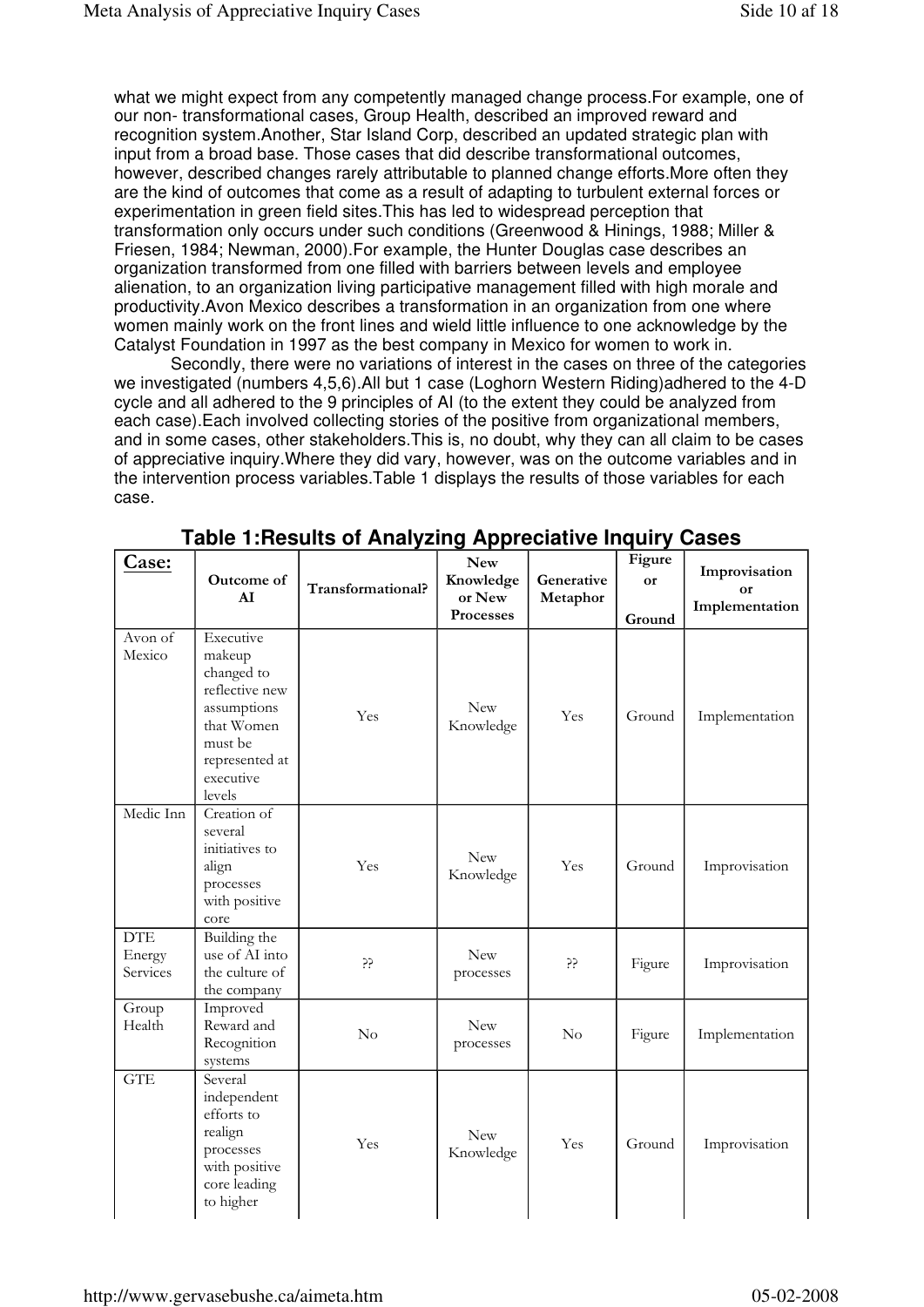|                                        | levels of<br>performance                                                                                                                                              |          |                         |          |        |                |
|----------------------------------------|-----------------------------------------------------------------------------------------------------------------------------------------------------------------------|----------|-------------------------|----------|--------|----------------|
| Hunter<br>Douglas                      | and morale<br>A new social<br>architecture<br>created by an<br>array of<br>employee<br>initiatives to<br>realign<br>processes<br>with<br>articulated<br>positive core | Yes      | <b>New</b><br>Knowledge | Yes      | Ground | Improvisation  |
| Little<br>Flower<br>Catholic<br>School | The<br>articulation<br>and<br>codification<br>of the<br>school's spirit                                                                                               | $\rm No$ | New<br>processes        | $\rm No$ | Figure | Improvisation  |
| Loghorn<br>Western                     | Forest<br>Adventures<br>and Loghorn<br>now work<br>together,<br>creating a<br>symbiotic<br>relationship,<br>increasing<br>business                                    | Yes      | <b>New</b><br>Knowledge | Yes      | Ground | Improvisation  |
| <b>NASA</b>                            | Development<br>of a broadly-<br>accepted<br>OHR<br>strategic plan                                                                                                     | $\rm No$ | <b>New</b><br>processes | $\rm No$ | Figure | Implementation |
| North<br>East<br>Catholic              | Core culture<br>and process<br>of school<br>changed, to<br>reflect "What<br>we are like<br>when we are<br>at our best"                                                | $\rm No$ | New<br>processes        | $\rm No$ | Ground | Improvisation  |
| Sigma                                  | Steps towards<br>a strategic<br>shift in<br>operational<br>method                                                                                                     | $\rm No$ | New<br>processes        | $\rm No$ | Figure | Implementation |
| Smith<br>Klein<br>Beecham              | Integration of<br>disparate<br>arms<br>facilitated by<br>AI process                                                                                                   | $\rm No$ | <b>New</b><br>processes | $\rm No$ | Figure | Implementation |
| Southview<br>West<br>Agency            | Processes and<br>Positions<br>realigned to<br>newly created<br>mission                                                                                                | Yes      | <b>New</b><br>Knowledge | Yes      | Ground | ςç.            |
| Star<br>Island<br>Corp                 | Updated<br>Strategic Plan,<br>with input<br>from a broad<br>base                                                                                                      | No       | New<br>processes        | $\rm No$ | Figure | Implementation |
| Street                                 | Assessment                                                                                                                                                            |          |                         |          |        |                |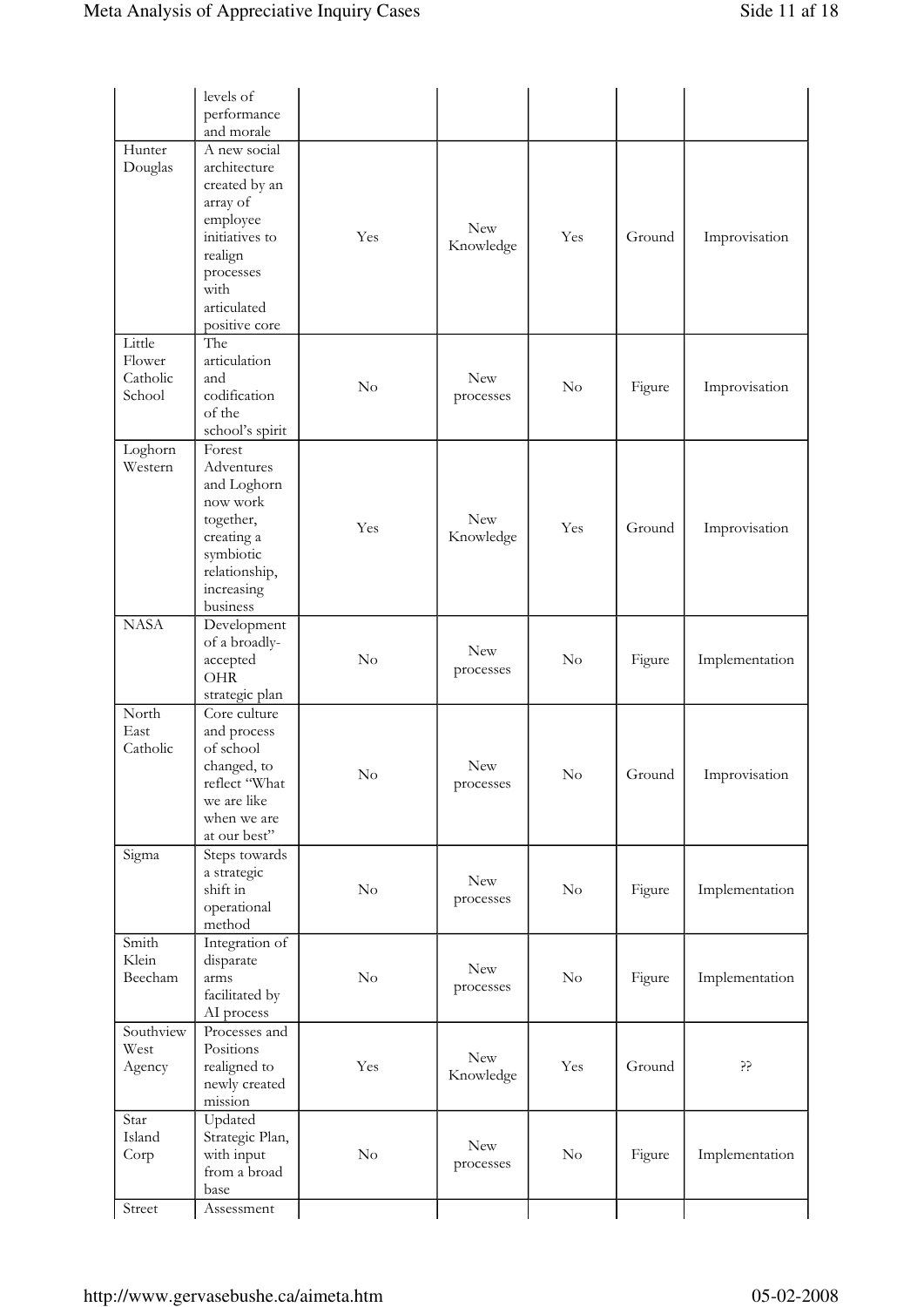| Childrens'<br>Home<br>and<br>Mother's<br>Refuge | of<br>organization<br>capabilities<br>and<br>identification<br>of needed<br>changes                                                                  | No  | <b>New</b><br>processes | No       | Figure | Implementation |
|-------------------------------------------------|------------------------------------------------------------------------------------------------------------------------------------------------------|-----|-------------------------|----------|--------|----------------|
| Syntegra                                        | Changed<br>market<br>approach and<br>leader-<br>follower<br>relations                                                                                | No  | <b>New</b><br>processes | No       | Figure | Implementation |
| Touche<br>Ross                                  | An agreed-<br>upon method<br>on how to<br>address the<br>challenges<br>associated<br>with<br>transitional<br>leadership<br>change                    | No  | <b>New</b><br>processes | No       | Figure | Implementation |
| United<br>Religions                             | Establishment<br>of a<br>representative<br>United<br>Religions<br>organization                                                                       | Yes | <b>New</b><br>Knowledge | Yes      | Ground | Improvisation  |
| <b>Fast Food</b><br>Corp                        | Increased<br>store<br>management<br>retention 30%                                                                                                    | No  | <b>New</b><br>processes | $\rm No$ | Figure | Implementation |
| World<br>Vision---<br>Bourella                  | Internally<br>driven<br>conviction<br>that a<br>sustainable<br>future was<br>indeed a<br>possibility<br>within the<br>village if all<br>worked at it | No  | <b>New</b><br>processes | No       | Figure | ςç.            |

 Exploring the outcomes of appreciative inquiry in each of our cases, most of them created new lens for looking at old problems, but only 7 of the cases described the creation of new knowledge.The rest describe the creation of new social processes.Interestingly, in all seven of those a generative metaphor emerged to guide the change process.In only one case coded as not transformational was the emergence of a generative metaphor noted. Shifting to look at intervention processes under investigation, only 8 cases appeared to alter the "ground" of organizational members and that occurred in all 7 of the transformational cases.The majority made some issue or concern figural and stayed focused on that.In 5/6 of the transformational cases, the Destiny phase of the appreciative inquiry had an improvisational focus, while in the rest only 2 out of12 did (in two of the cases we could not discern what took place during the destiny phase).

 Looking across each of our variables and their relationship to the magnitude of change reported the results are rather striking.Of those cases reporting transformational outcomes

- 100% created new knowledge
- 100% created a generative metaphor
- 100% penetrated the ground of the organization, and
- 83% used an improvisational approach to the destiny phase.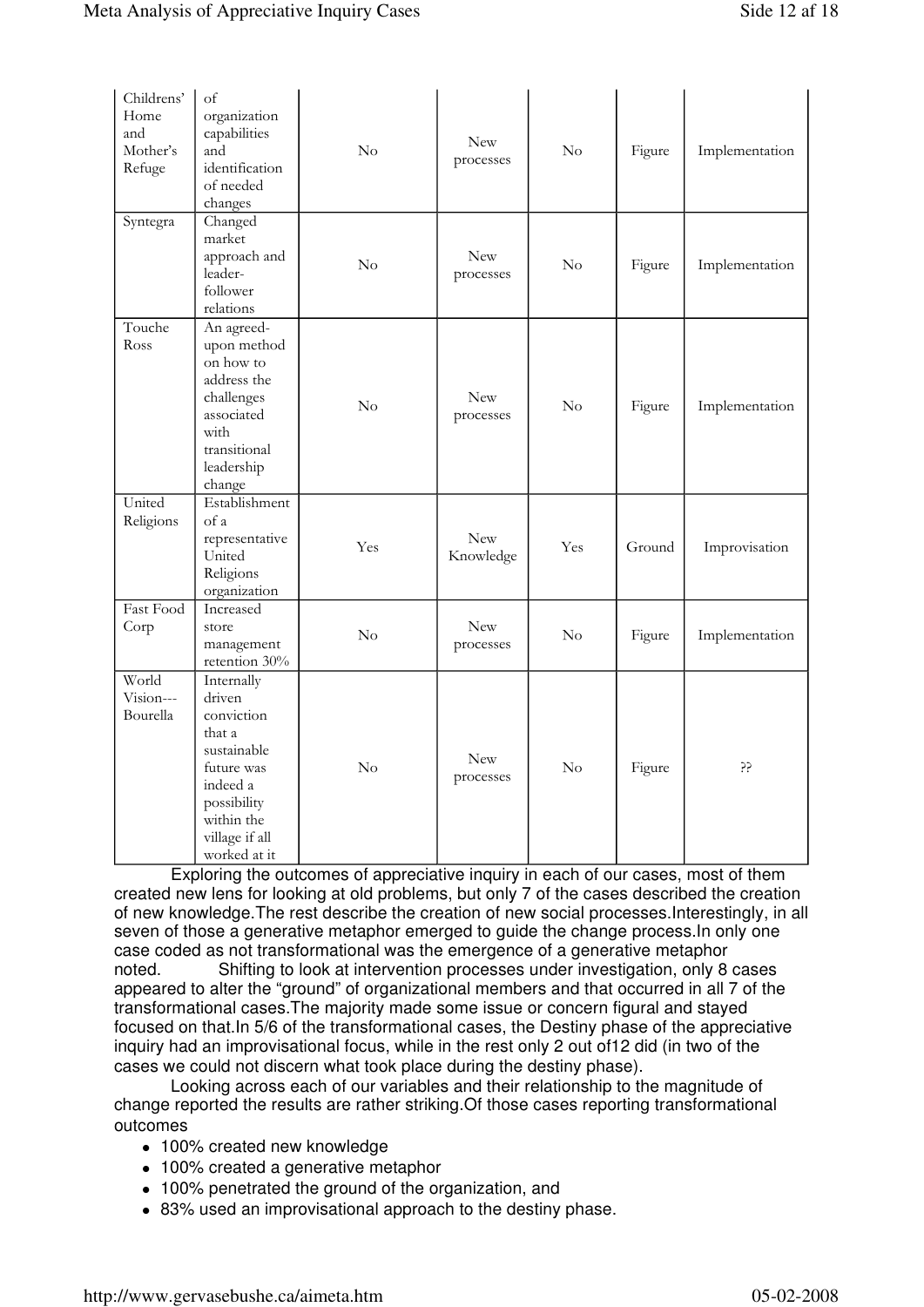Of those not reporting transformational outcomes:

- 0% created new knowledge
- 8% created a generative metaphor
- 8% penetrated the ground of the organization, and
- 16% used an improvisational approach to the destiny phase

Using chi square to test the statistical probability of these results we find that each of them are unlikely to have occurred by chance.

# **Discussion**

Two key things emerge out of this analysis of cases of Appreciative Inquiry in practice.One is that more transformational change outcomes are associated with the more radical prescriptions for change practice by AI advocates.A focus on changing how people think, rather than what people do, is really very different from conventional OD practice.A review of the leading textbooks on OD (French & Bell, 1999 ; Cummings & Worley, 2001) show that the only time changing how people think has been a focus in OD theory and practice is in discussions of training and laboratory education.The idea of changing how people think lurks implicitly in the normative re-educative change model (Chin & Benne, 1976), which is a foundation of the OD field, but usually the focus in application of that theory is on changing group norms and accepted behaviors.Appreciative inquiry has brought the importance of ideas, and of creating a social science that aids in creating new ideas, to the forefront of our consideration.The forms of engagement that have evolved in AI practice may not, in the end, turn out to be best way to engage collective ideation, but these cases demonstrate that doing so appears to be central to transformational change.

Perhaps even more radical is the prescription to let go of control in planned change efforts and nurture a more improvisational approach to the action phase in action research.Improvised planned change seems at first glance to be an oxymoron but in each case of transformational change that used an improvisational approach, leaders were able to accomplish their change goals, and do so within time frames,way beyond what many who work at and study organizational change would expect as reasonable.Take for example the case of GTE that trained thousands of employees in AI and then encouraged them to make change happen."In just one year's time (1996 to 1997), employees' support for GTE's business direction jumped 50 percent, and their perception that information is shared openly rose nearly 140 percent.As part of continuous process improvement, a collections process team improved GTE's credit verification process, resulting in \$3 million collected in 1996. The team also standardized and streamlined the payment process, saving \$7 to 8 million annually. And it developed a new way to automate the insufficient funds process, saving \$4 million in 1996" (Cheney & Jarrett, 1998, p.46).Over 10,000 innovations were attributed to the Appreciative Inquiry process, earning GTE an ASTD award for the best organizational change program in the US in 1997 (Shelton, 2000).

Conventional OD and change management typically rely on elaborate and formalized implementation strategies, parallel structures, and project management techniques to achieve outcomes prescribed after a period of inquiry and problemsolving.Yet there is widespread disenchantment with the actual magnitude of change that result from such processes (Axelrod, 2000; Beer, Eisenstat & Spector, 1990).Zakrickson and Freedman (2003) estimate upwards of 80% of consulting interventions fail.One response to this is to assume that planned change is hard, takes a lot of time and faces numerous barriers.The results in the cases reviewed here raise important questions about those assumptions.They appear to show that if we can create a collective sense of what needs to be achieved, create new models or theories of how to achieve that aligned with the inherent motivation people have in relation to their organizational life, than a great dealof change leading to increased organizational performance can occur if people are allowed and encouraged to take initiative and make it happen.

The second key point that emerges out of this analysis is that when appreciative inquiry techniques are used in more conventional change processes, more conventional change outcomes result.It appears that the 4?D process can not be expected to result in a "revolution in change" in and of itself.Collecting "stories of the positive" may be more fun and more engaging than other forms of data collection but this too, does not appear to distinguish transformational change outcomes from other change outcomes.Now it may be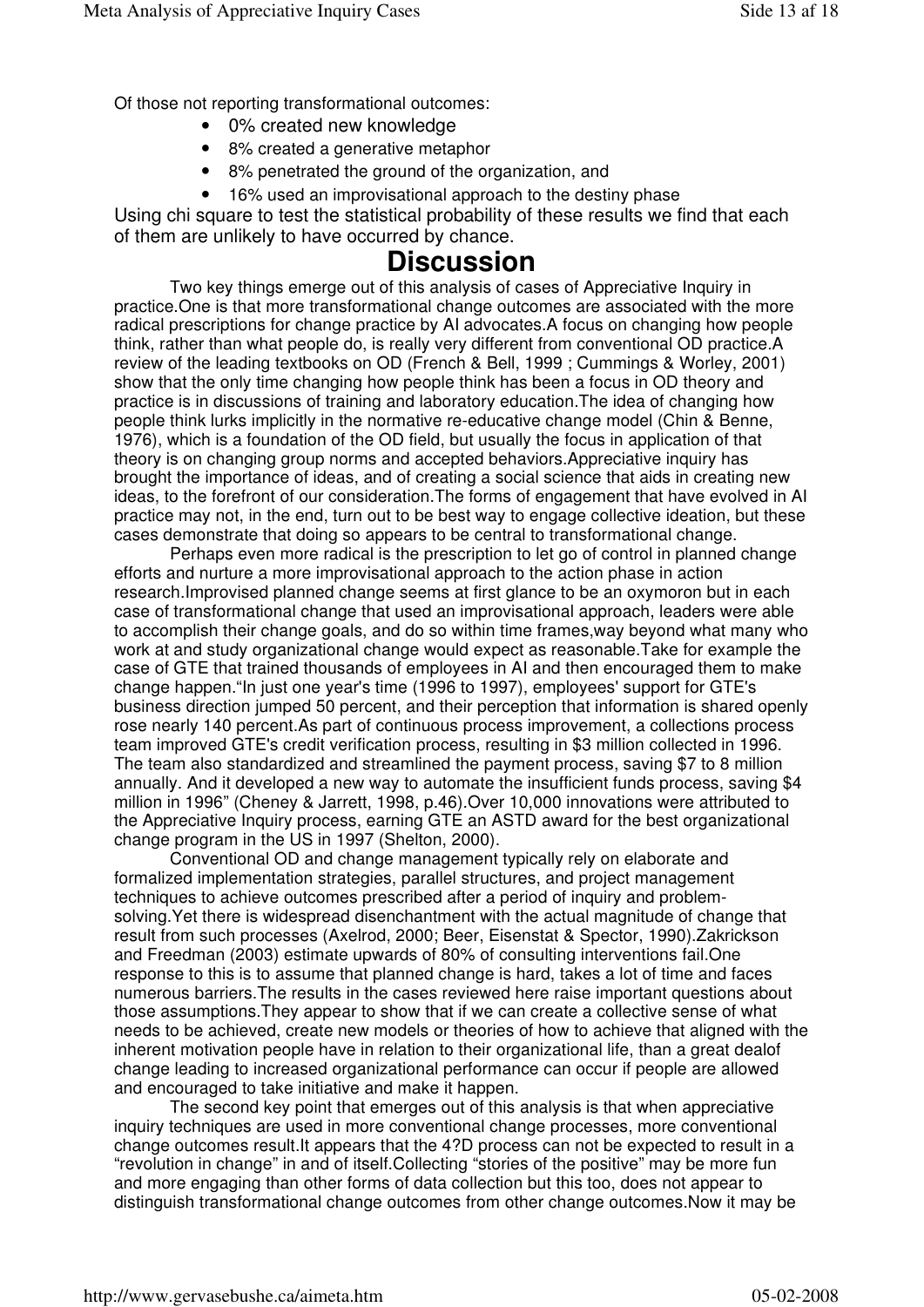that these are necessary but not sufficient to account for transformational outcomes or it may be that they are not what is really critical to the transformations reported in some AI cases.This study cannot answer that question.Reading the cases however, we would assume that some of the authors would argue that collection of positive stories made implementation of the change processes more feasible and, perhaps, more effective.This is particularly salient, for example, in cases like Elliot's (1999) where Europeans are attempting to intervene in non-European cultures that value narrative forms of engagement.It has been argued elsewhere (Bushe 2001a; Cooperrider & Whitney, 2001) that simply the act of sharing stories of the positive can lead to profound transformations in relationships.That may be true but the cases studied here suggest that is not in itself sufficient for transformation of systems as a whole.

Not all consulting projects are meant to be transformational and we are not intending to denigrate those cases in our sample where transformation did not take place.If practitioners want to use an AI approach for implementing new processes we don't see any reason not to, other than the real possibility that there exist better techniques for doing so.For example, the use of AI for sharing "best practices" among different groups can appear to just be sloppy benchmarking.But we are concerned that as AI attains fad status less thoughtful practitioners and managers will go about collecting stories of the positive using a 4-D model and think that is all there is to appreciative inquiry.If so, we will find many end up with the kinds of questions Golembiewski (1998)has asked, pointing out that conventional action researchers typically do ask about the positive as well as the negative, and that asking about both seems to be a fuller inquiry than just focusing on what works.We will probably find that appreciative inquiries which are not motivated by a strategic focus on the use of narrative for evoking new worlds of meaning and which do not work with the selforganizing forces in systems to allow locally initiated changes to flourish, seem to have pretty much the same kinds of results as other approaches to action research.Six years from now we can expect a report from Watson Wyatt or similar organization stating that a majority of executives surveyed did not attain the changes they were seeking from use of appreciative inquiry.

There are a number of limitations to this study that bear noting, mainly to do with the nature of published cases themselves.There is a great deal of variation in the length, complexity and detail provided in these cases.In each instance those writing the cases were also consultants to the systems and this undoubtedly introduces biases and limitations in what is seen and reported.As well, these cases were not written with this study's categories in mind and we can't be sure if the lack of evidence of new knowledge or transformation in any one case is simply an artifact of how it was written.We'd argue, however, that the need for more empirical assessments of this burgeoning area of OD practice makes these limitations tolerable and this kind of meta-analysis timely.Moreover, whether future research confirms our findings or not, the two key findings raise important considerations for scholars and practitioners of organization development and change, regardless of whether one uses an appreciative inquiry approach.There are probably other frames, processes and techniques that could be used to accomplish what our transformational cases appear to do:1) generate new, internally validated knowledge that is meaningful to system members and provokes new actions and 2) plan for and guide the action phase in a way that supports local innovations without requiring consensual or centralized approval.We believe this study supports further exploration of these two contributions to the theory of planned, transformational change.

# **References**

- Argyris, C. & Schon, D.A. (1995) Organizational Learning II. Reading, MA: Addison-Wesley.
- Axelrod, R.H. (2000) Terms of Engagement: Changing the Way We Change Organizations. San Francisco: Berret-Koehler.
- Barrett, F.J. (1998) Creativity and improvisation in jazz and organizations: Implications for organizational learning. Organization Science, 9, 605-623.
- Barrett, F.J. & Cooperrider, D. L. (1990) Generative metaphor intervention: A new approach for working with systems divided by conflict and caught in defensive perception. Journal of Applied Behavioral Science, 26, 219-239.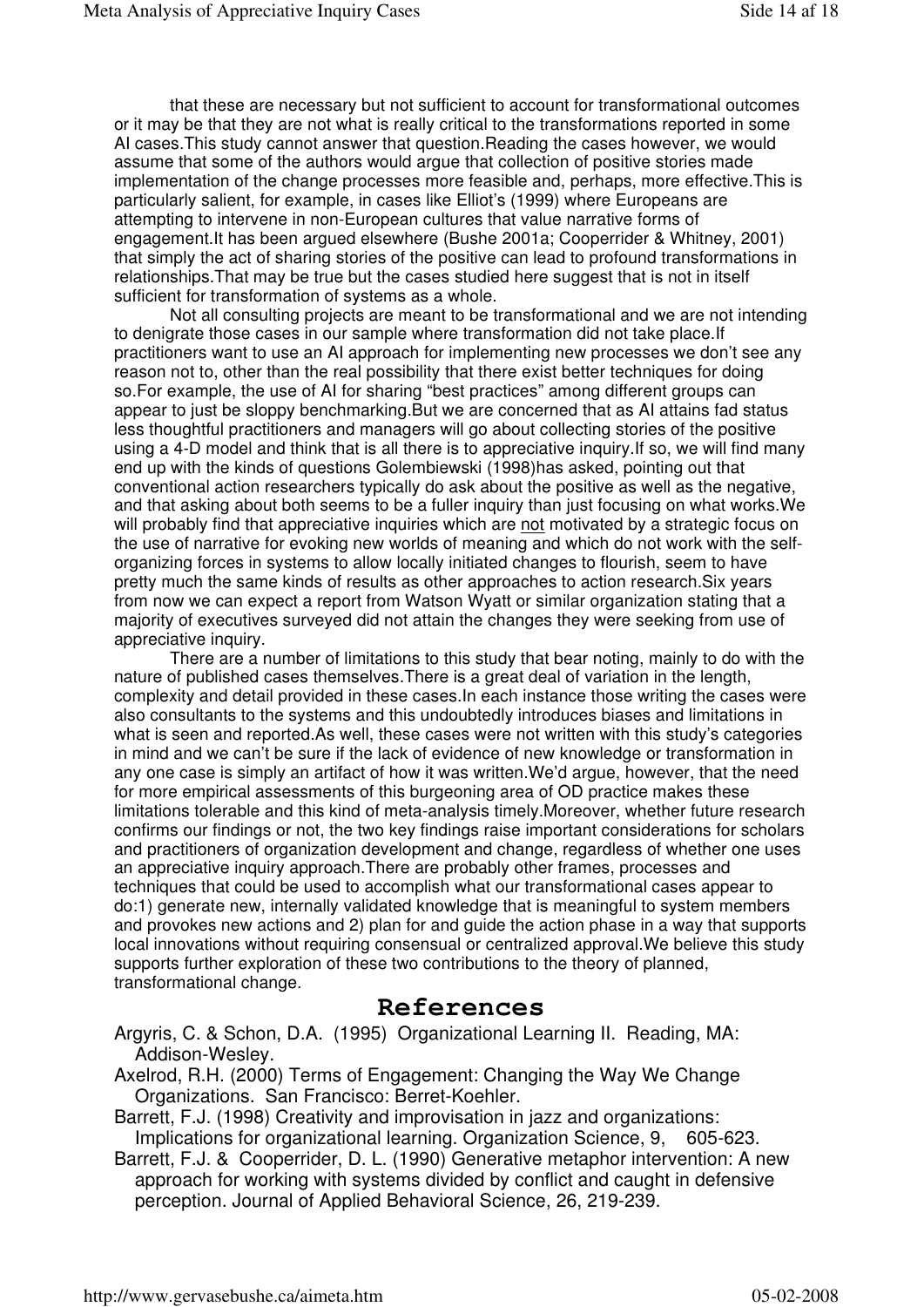Beckhard, R. (1969) Organization Development. Reading, MA: Addison-Wesley. Beer, M. Eisnestat, R. & Spector, B. (1990) Why change programs don't produce change. Harvard Business Review, 6, 158-166.

Burke, W.W. (1993) Organization Development. Reading, MA: Addison-Wesley.

Bushe, G.R. (1995) "Advances in appreciative inquiry as an organization development intervention". Organization Development Journal, 13, 14-22.

Bushe, G.R. (1998) "Appreciative inquiry in teams". Organization Development Journal, 16, 41-50.

Bushe, G.R. (2001a) Five theories of change embedded in appreciative inquiry. In Cooperrider, D. Sorenson, P., Whitney, D. & Yeager, T. (eds.) Appreciative Inquiry: An Emerging Direction for Organization Development (117-127). Champaign, IL: Stipes.

Bushe, G.R. (2001b) Clear Leadership. Palo Alto, CA: Davies-Black.

Bushe, G.R. & Coetzer, G. (1995) "Appreciative inquiry as a team development intervention: A controlled experiment". Journal of Applied Behavioral Science, 31, 13-30.

Cheney, S. & Jarrett, L.L. (1998) Up front excellence for sustainable competitive advantage. Training & Development, June, 45-47.

Chin, R. & Benne, K.D. (1976) General strategies for effecting changes in human systems. In Bennis, W. Benne, K., Chin R. & Corey, K. (eds.) The Planning of Change (22-45). NY: Holt, Rinehart & Winston.

Collins, D. (2000) Management Fads and Buzzwords: Critical-Practices Perspective. London, UK: Routledge.

Collins, D. (2003) The branding of management knowledge: Rethinking management "fads". Journal of Organizational Change Management, 16, 186- 205.

Cooperrider, D. L., Barrett, F., Srivastva, S. (1995). Social construction and appreciative inquiry: A journey in organizational theory. In Hosking, D., Dachler, P. & Gergen, K. (eds.) Management and Organization: Relational Alternatives to Individualism (157-200). Aldershot, UK: Avebury.

Cooperrider, D.L. & Srivastva, S. (1987) Appreciative inquiry in organizational life. In Woodman, R. W. & Pasmore, W.A. (eds) Research In Organizational Change And Development, Vol. 1 (129-169). Stamford, CT: JAI Press.

Cooperrider, D.L. & Whitney, D. (1999) Appreciative Inquiry. San Francisco: Berret-Koehler.

Coopperrider, D.L. & Whitney, D (2001) A positive revolution in change. In Cooperrider, D. L. Sorenson, P., Whitney, D. & Yeager, T. (eds.) Appreciative Inquiry: An Emerging Direction for Organization Development (9-29). Champaign, IL: Stipes.

Cummings, T.G. & Worley, C.G. (2001) Organization Development and Change. Cincinnati, OH: South-Western College Publishing.

Elliott, C. (1999) Locating The Energy For Change: An Introduction To Appreciative Inquiry. Winnipeg, MB: International Institute for Sustainable Development.

Fredrickson, B.L. (2001) The role of positive emotions in positive psychology: The broaden-and-build theory of positive emotions. American Psychologist, 56, 218- 226.

Fredrickson, B.L. (2000) Why positive emotions matter in organizations: Lessons from the broaden-and-build model. Psychologist-Manager Journal, 4, 131-142.

French, W.L. & Bell, C.H. (1999) Organization Development. Upper Saddle River, N.J. : Prentice-Hall.

Fry, R. & Barrett, F. (2002) Conclusion: Rethinking what gives life to positive change. In Fry, R., Barrett, F., Seiling, J. & Whitney, D. (eds.) Appreciative Inquiry And Organizational Transformation: Reports From The Field (263-278). Westport, CT: Quorum.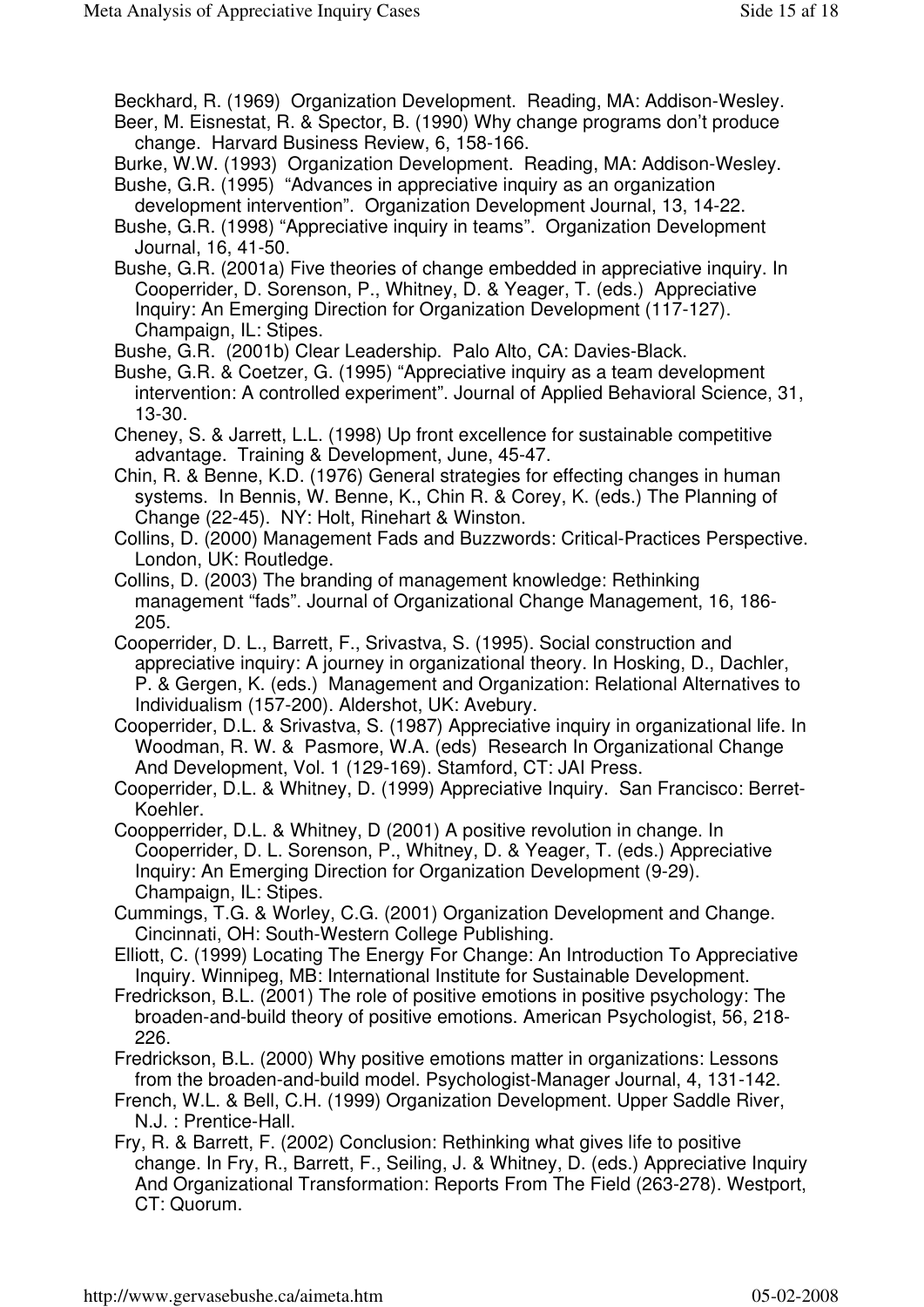Fry, R., Barrett, F., Seiling, J. & Whitney, D. (eds.)(2002) Appreciative Inquiry And Organizational Transformation: Reports From The Field. Westport, CT: Quorum.

Gergen, J.K. (1982) Toward Transformation in Social Knowledge. NY: Springer-Verlag.

Gergen, K.J. (1994) Realities and Relationships. Cambridge, MA: Harvard.

Golembiewski, R.T. (1998) Appreciating appreciative inquiry: Diagnosis and perspectives on how to do better. In Woodman, R. & Pasmore, W.B. (eds.) Research In Organizational Change and Development, Vol. 11 (1-46). Greenwich, CT: JAI press.

Greenwood, R., & Hinings, C. R. (1988) The Dynamics Of Strategic Change, NY: Blackwell.

Hammond, S. (1996) The Thin Book of Appreciative Inquiry. Plano, TX: Thin Books

Hammond S. & Royal, C. (eds.) (1998) Lessons From the Field: Applying Appreciative Inquiry. Plano, TX: Practical Press.

Jantsch, E. (1979) The Self-Organizing Universe: Scientific and Human Implications of the Emerging Paradigm of Evolution .NY: Oxford.

Jones, D.A. (1998) A field experiment in appreciative inquiry. Organization Development Journal, 16:4, 69-78.

Ludema, J.D. (2002) Appreciative storytelling: A narrative approach to organization development and change. In Fry, R et.al. Appreciative Inquiry And Organizational Transformation: Reports From The Field (239-261). Westport, CT: Quorum.

Ludema, J.D., Cooperrider, D.L. & Barrett, F.J. (2000) Appreciative inquiry: The power of the unconditional positive question. In Reason, P. & Bradbury, H. (eds.) Handbook of Action Research (189-1999). Thousand Oaks, CA: Sage.

Ludema, J.D. Whitney, D., Mohr, B.J. & Griffen, T.J. (2003) The Appreciative Inquiry Summit. San Francisco: Berret-Koehler.

Ludema, J.D. , Wilmot, T., & Srivastva, S. (1997). Organizational hope: Reaffirming the constructive task of social and organizational inquiry." Human Relations, 50, 1015-1052.

Miller, D. & Friesen, P.H. (1984) Organizations: A Quantum View. Englewood Cliffs, NJ: Prentice-Hall.

Miller, D. & Hartwick, J. (2002) Spotting management fads. Harvard Business Review, 80:10, 26-27.

Mirvis, P.H. & Berg, D.N. (eds.) (1977) Failures in Organization Development and Change. NY: Wiley-Interscience.

Mohr, B.J., Smith, E. & Watkins, J.M. (2000) Appreciative inquiry and learning assessment. OD Practitioner, 32:1, 36-52.

Newman, K.L. (2000) Organizational transformation during institutional upheaval. Academy of Management Review, 25, 602-620.

Nord, W.R. & Tucker, S. (1987) Implementing Routine and Radical Innovations. Lexington, MA: D.C. Heath.

Porras, J. I. & Robertson, P.J. (1992) Organization development: Theory, practice and research. In Dunnette, M.D & Hough, L.M. (eds) Handbook of Industrial and Organizational Psychology, Vol. 3 (719-882). Palo Alto, CA: Consulting Psychologists Press.

Quinn, R.E. (2000) Change the World. San Francisco: Jossey-Bass.

Rainey, M.A. (1996) An appreciative inquiry into the factors of cultural continuity during leadership transitions: A case study of Lead Share Canada. OD Practitioner, 28:1, 34-41.

Romanelli, E., & Tushman, M. L. (1994) Organizational transformation as punctuated equilibrium: An empirical test. Academy of Management Journal, 37, 1141-1166.

Schon, D.A. (1993) Generative metaphor: A perspective on problem-setting in social